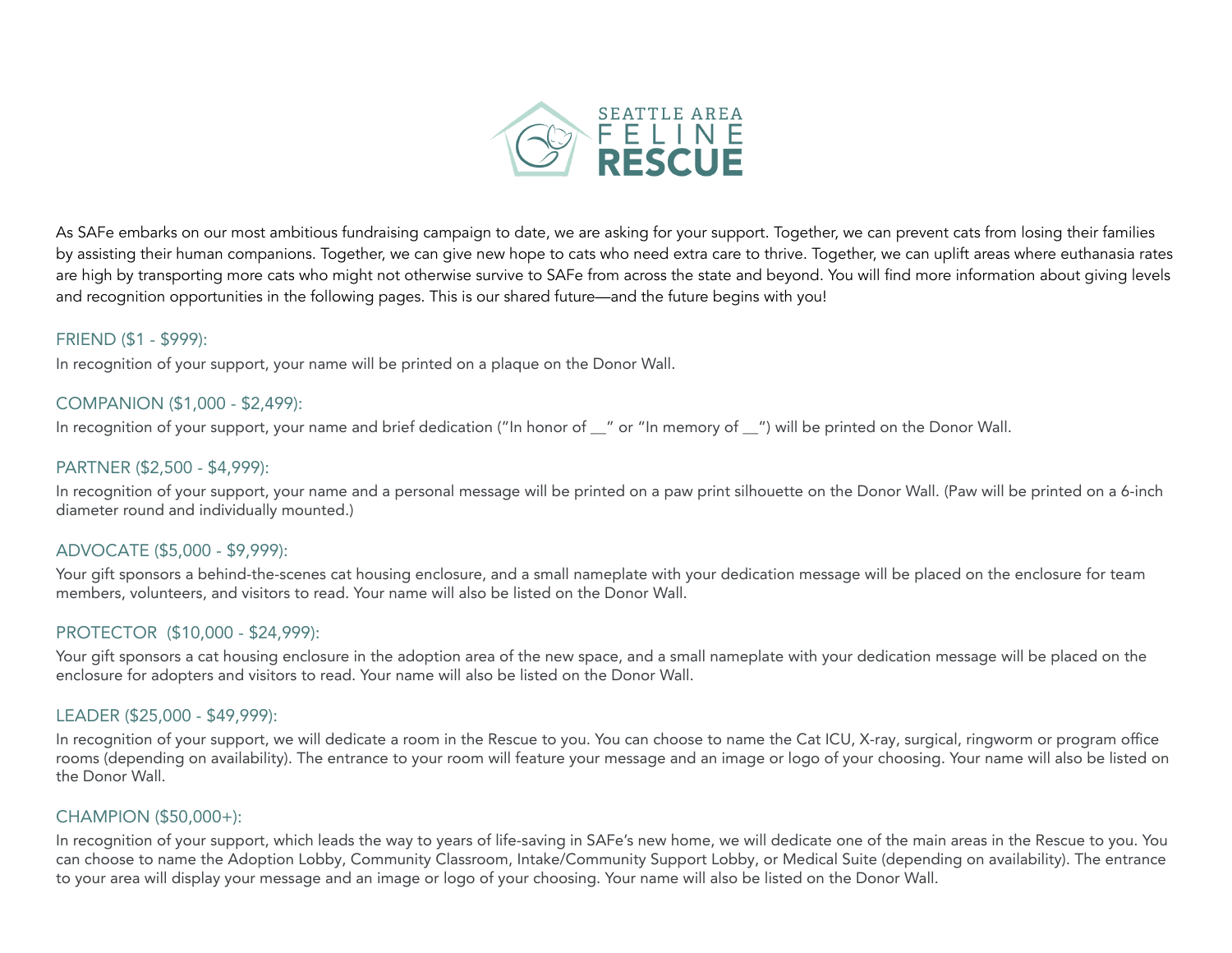| SEATTLE AREA<br>ELINE<br><b>RESCUE</b> | Your name is featured on the<br>Donor Wall | You choose a personal message/<br>dedication to display                                                   | You dedicate an area of SAFe's<br>new home and display a message<br>there                                                      |
|----------------------------------------|--------------------------------------------|-----------------------------------------------------------------------------------------------------------|--------------------------------------------------------------------------------------------------------------------------------|
| FRIEND (\$1 - \$999)                   | Printed on Donor Wall.                     |                                                                                                           |                                                                                                                                |
| COMPANION (\$1,000 - \$2,499)          | Printed on Donor Wall.                     | "In honor of _" or "In memory of _"<br>printed on Donor Wall plaque.                                      |                                                                                                                                |
| PARTNER (\$2,500 - \$4,999)            | Printed on Donor Wall.                     | Your dedication/message printed on a<br>stand-alone paw silhouette on the<br>Donor Wall.                  |                                                                                                                                |
| ADVOCATE (\$5,000 - \$9,999)           | Printed on Donor Wall.                     | Your dedication/message displayed on<br>a cat housing enclosure nameplate.                                | Behind-the-scenes cat housing<br>enclosure.                                                                                    |
| PROTECTOR (\$10,000 - \$24,999)        | Printed on Donor Wall.                     | Your dedication/message displayed on<br>a cat housing enclosure nameplate.                                | Cat housing enclosure in the adoption<br>area.                                                                                 |
| LEADER (\$25,000 - \$49,999)           | Printed on Donor Wall.                     | Your dedication message and photo or<br>logo displayed at the entrance to your<br>named room.             | Your choice of available room<br>(including exam room, surgery room, &<br>team work areas).                                    |
| CHAMPION (\$50,000+)                   | Printed on Donor Wall.                     | Your dedication message and photo or<br>logo displayed prominently at the<br>entrance to your named area. | Your choice of available area:<br>Adoption Lobby, Intake/Community<br>Support Lobby, Community<br>Classroom, or Medical Suite. |